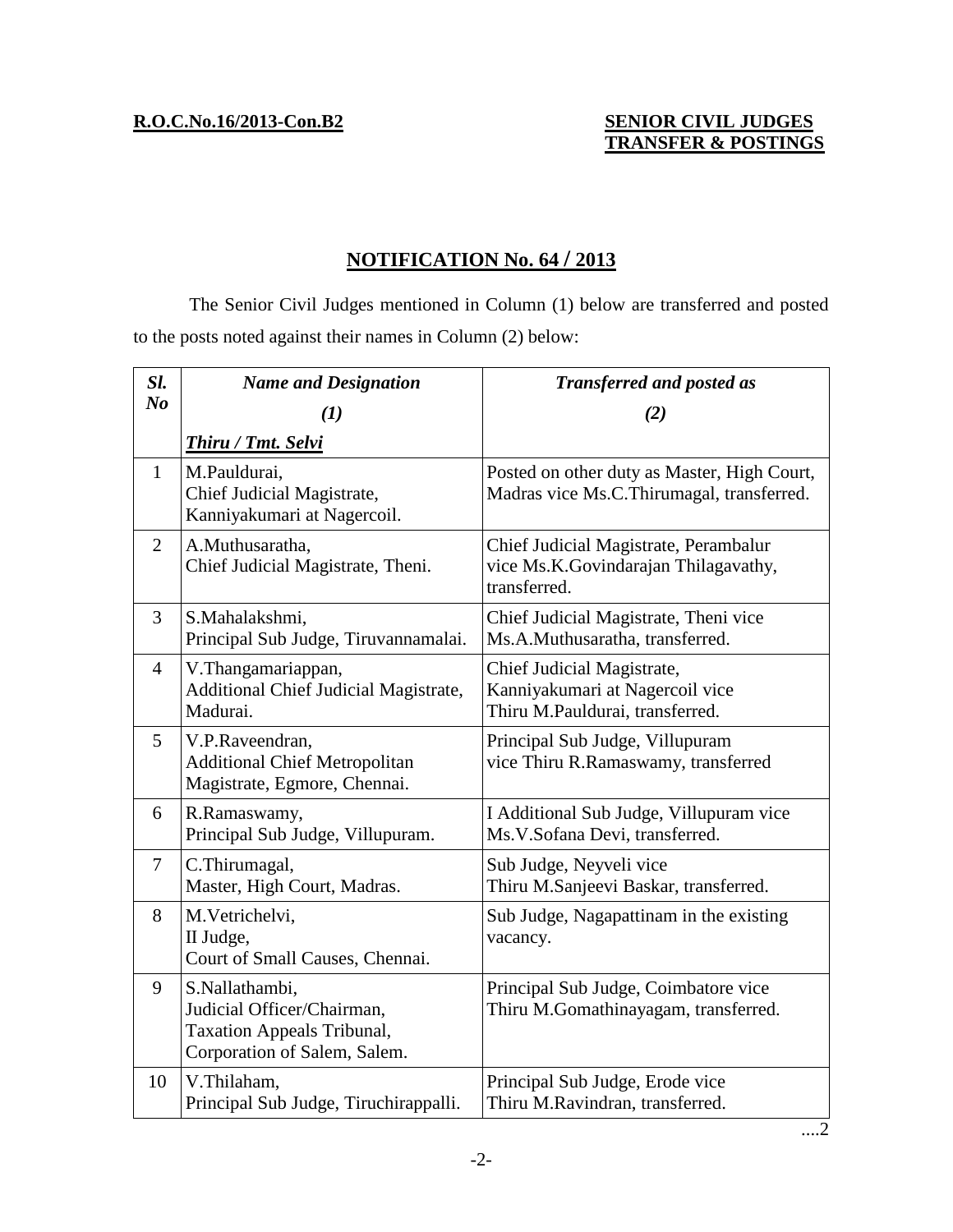| Sl.<br>N <sub>o</sub> | $\mathbf{U}$<br><b>Thiru / Tmt. Selvi</b>                                                                    | (2)                                                                                                |
|-----------------------|--------------------------------------------------------------------------------------------------------------|----------------------------------------------------------------------------------------------------|
| 11                    | M.Ravindran,<br>Principal Sub Judge, Erode.                                                                  | I Additional Sub Judge, Erode<br>vice Thiru A.Manimozhi, transferred.                              |
| 12                    | S.Sumathi,<br>Sub Judge, Sivakasi.                                                                           | Sub Judge, Theni vice<br>Thiru T.Jeyaraajan, transferred.                                          |
| 13                    | N.Gunavathi,<br>III Judge,<br>Court of Small Causes, Chennai.                                                | Sub Judge, Cheyyar in the existing vacancy.                                                        |
| 14                    | A.Manimozhi,<br>I Additional Sub Judge, Erode.                                                               | Sub Judge, Sivakasi vice<br>Ms.S.Sumathi, transferred.                                             |
| 15                    | V.Amaravathi,<br>Additional Judicial Member,<br>Sales Tax Appellate Tribunal<br>(Additional Bench), Madurai. | Sub Judge, Devakottai vice<br>Thiru V.V.Thaniyarassu, transferred.                                 |
| 16                    | V.V.Thaniyarassu,<br>Sub Judge, Devakottai.                                                                  | Principal Sub Judge, Tirunelveli<br>vice Ms.S.Gomathijeyam, transferred.                           |
| 17                    | S.Sivakadatcham,<br>IV Judge,<br>Court of Small Causes, Chennai.                                             | Special Sub Judge, Special Court to deal<br>with LAOP Cases, Arakkonam in the<br>existing vacancy. |
| 18                    | N. Vijayakanth,<br>VIII Assistant Judge,<br>City Civil Court, Chennai.                                       | Sub Judge, Kallakurichi vice<br>Thiru K.Seetharaman, transferred.                                  |
| 19                    | C.Kumarsaravanan,<br>I Additional Sub Judge, Salem.                                                          | Sub Judge, Ariyalur vice<br>Thiru S.Ravi, transferred.                                             |
| 20                    | M.Sanjeevi Baskar,<br>Sub Judge, Neyveli.                                                                    | Principal Sub Judge, Krishnagiri vice<br>Ms.G.Subathra Devi, transferred.                          |
| 21                    | G.Subathra Devi.<br>Principal Sub Judge, Krishnagiri.                                                        | Additional Special Judge, Krishnagiri<br>in the existing vacancy.                                  |
| 22                    | K.Poorna Jeya Anand,<br>Sub Judge, Padmanabhapuram.                                                          | Principal Sub Judge, Nagercoil vice<br>Thiru P.Benjamin Joseph, transferred.                       |
| 23                    | R.Narayanasamy,<br>Sub Judge, Uthagamandalam.                                                                | Sub Judge, Dharmapuri vice<br>Thiru V.Pandiaraj, transferred.                                      |
| 24                    | A.Radhakrishnan,<br>III Additional Sub Judge, Madurai.                                                       | Sub Judge, Palani vice<br>Thiru K.Jeyaraj, transferred.                                            |
| 25                    | J.Kaliyamurthy,<br>IV Assistant Judge,<br>City Civil Court, Chennai.                                         | Principal Sub Judge, Tiruvannamalai<br>vice Ms.S.Mahalaksmi, transferred.                          |
| 26                    | Pa.U.Chemmal,<br>Principal Sub Judge, Tenkasi.                                                               | Special Judge No.II, Jayamkondam<br>vice Thiru.S.Elangovan, transferred.                           |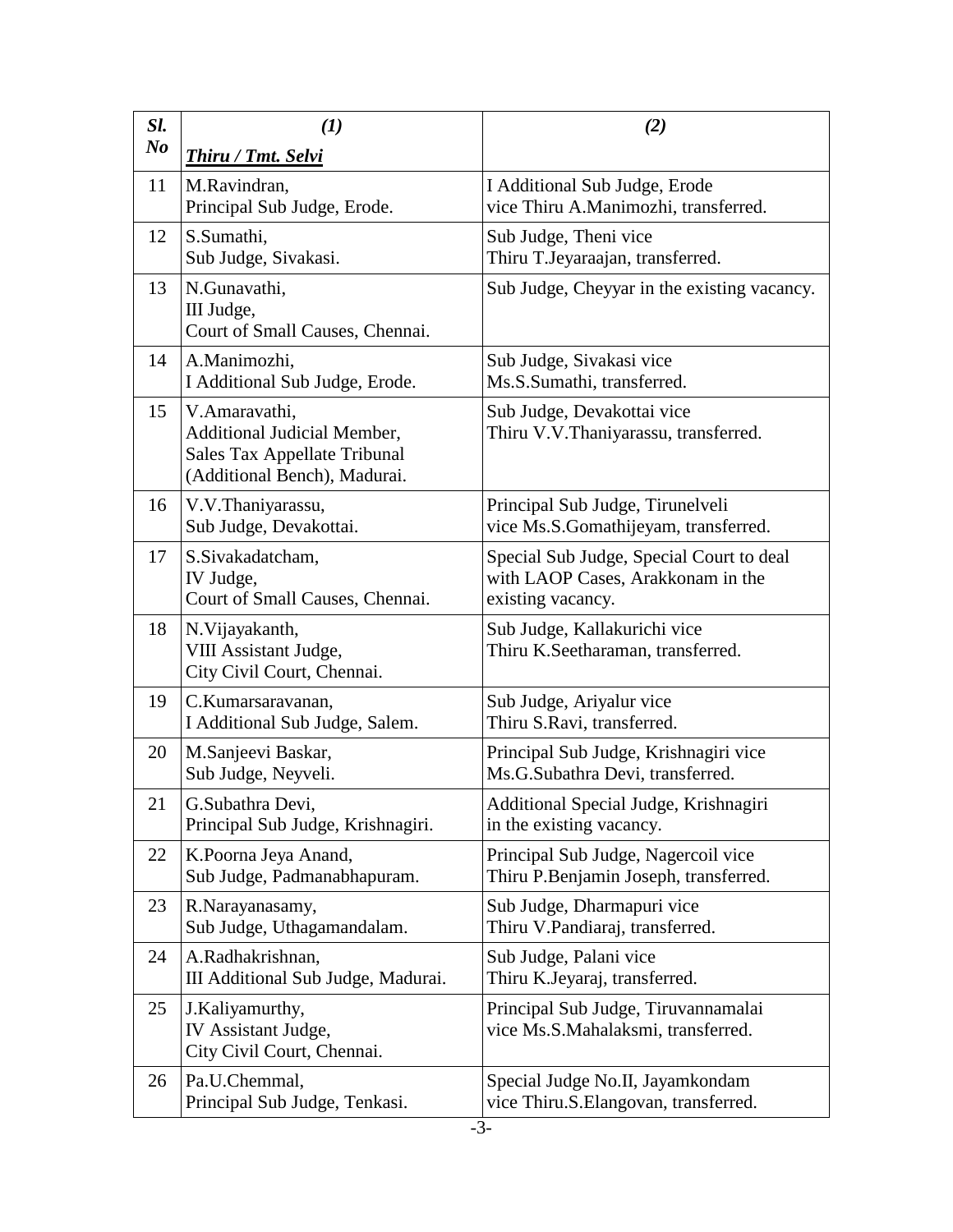| Sl.<br>N <sub>o</sub> | (I)                                                                                                                      | (2)                                                                                                                    |
|-----------------------|--------------------------------------------------------------------------------------------------------------------------|------------------------------------------------------------------------------------------------------------------------|
| 27                    | Thiru / Tmt. Selvi<br>Rama.Parthiban,<br>Special Sub Judge,<br>Special Sub Court to deal with<br>MCOP Cases, Coimbatore. | I Additional Sub Judge, Coimbatore<br>vice Thiru N.Venkatavaradan, transferred.                                        |
| 28                    | N. Venkatavaradan,<br>I Additional Sub Judge, Coimbatore.                                                                | Special Sub Judge, Special Sub Court to deal<br>with MCOP Cases, Coimbatore vice<br>Thiru Rama.Parthiban, transferred. |
| 29                    | S.Padmanabhan,<br>Sub Judge, Harur.                                                                                      | Posted on deputation as Secretary, District<br>Legal Services Authority, Dindigul vice<br>Thiru S.Kannan, transferred. |
| 30                    | K.Mani,<br>Sub Judge, Panruti.                                                                                           | Posted on deputation as Secretary, District<br>Legal Services Authority, Salem vice<br>Ms.G.Kalavathi, transferred.    |
| 31                    | L.S.Sathyamurthy,<br>Special Judge, Nagercoil.                                                                           | II Additional Sub Judge, Salem vice<br>Thiru D.V.Anand, transferred.                                                   |
| 32                    | D.V.Anand,<br>II Additional Sub Judge, Salem.                                                                            | I Additional Sub Judge, Salem vice<br>Thiru C.Kumarsaravanan, transferred.                                             |
| 33                    | R.Nambi,<br>Sub Judge, Kuzhithurai.                                                                                      | IV Additional Sub Judge, Madurai vice<br>Thiru K.R.Mathurasekaran, transferred.                                        |
| 34                    | K.R.Mathurasekaran,<br>IV Additional Sub Judge, Madurai.                                                                 | III Additional Sub Judge, Madurai vice Thiru<br>A.RAdhakrishnan, transferred.                                          |
| 35                    | V.Pandiaraj,<br>Sub Judge, Dharmapuri.                                                                                   | Sub Judge, Padmanabhapuram vice<br>Thiru K.Poorna Jeya Anand, transferred.                                             |
| 36                    | A.P.Balachandran,<br>Spl. Sub Judge, Spl. Sub Court to deal<br>with MCOP Cases, Tiruchirappalli.                         | Principal Sub Judge, Tiruchirappalli<br>vice Ms.V.Thilaham, transferred.                                               |
| 37                    | S.Kannan,<br>Secretary, District Legal Services<br>Authority, Dindigul.                                                  | Sub Judge, Gudiyatham vice<br>Thiru N.Krishnasamy, transferred.                                                        |
| 38                    | N.Krishnasamy,<br>Sub Judge, Gudiyatham.                                                                                 | Additional Sub Judge, Tiruvannamalai<br>vice Thiru M.Selvam, transferred.                                              |
| 39                    | S.Sasikala,<br>Judicial Officer / Chairman, Taxation<br>Appeals Tribunal, Corporation of<br>Coimbatore, Coimbatore.      | Sub Judge, Uthagamandalam vice<br>Thiru R.Narayanasamy, transferred.                                                   |
| 40                    | D.Kingsly Christopher,<br>Special Judge No.I, Jayamkondam.                                                               | Sub Judge, Harur vice<br>Thiru S.Padmanabhan, transferred.                                                             |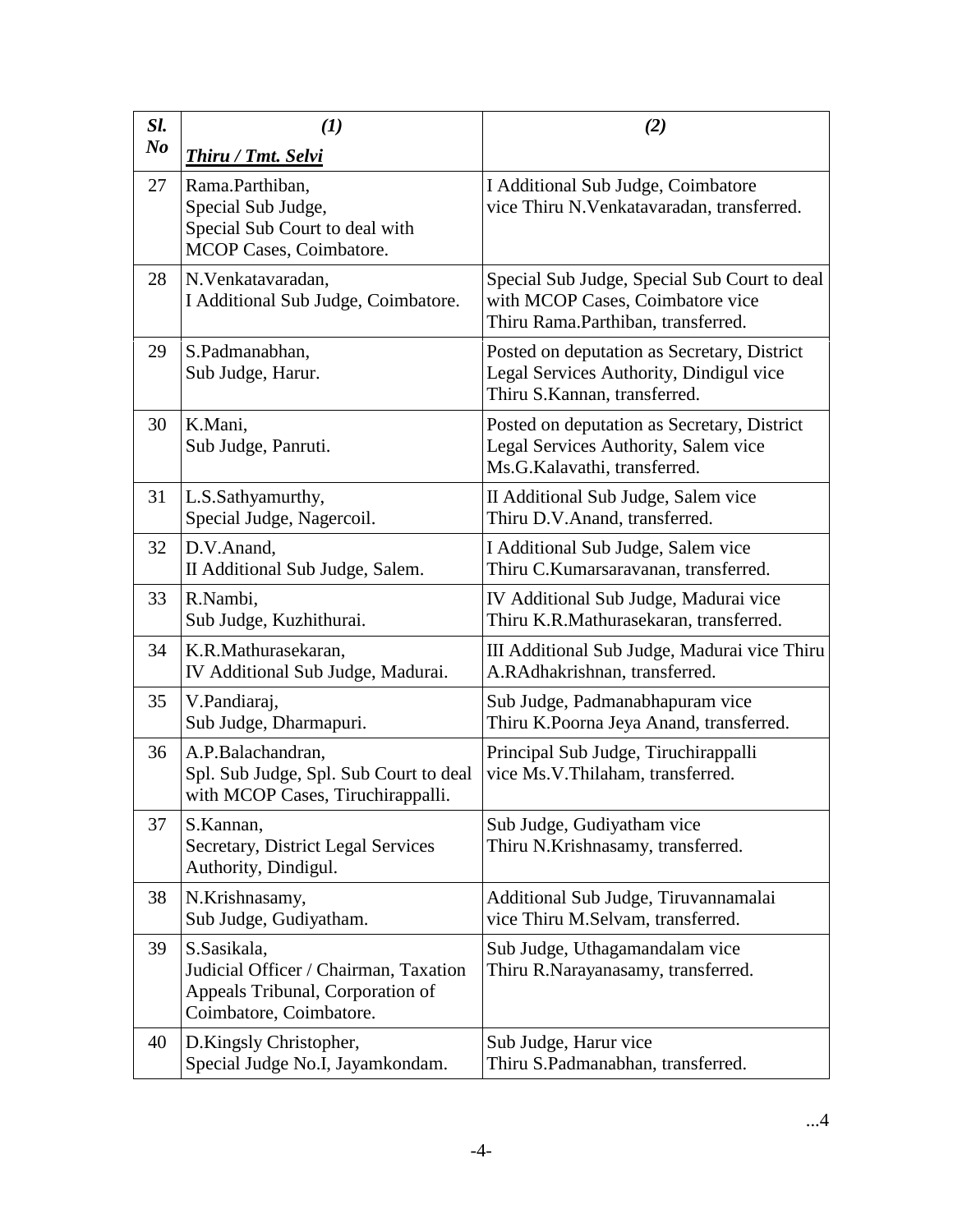| Sl.<br>N <sub>o</sub> | (1)                                                                                                            | (2)                                                                                                                           |
|-----------------------|----------------------------------------------------------------------------------------------------------------|-------------------------------------------------------------------------------------------------------------------------------|
| 41                    | <b>Thiru / Tmt. Selvi</b><br>T.Jeyaraajan,<br>Sub Judge, Theni.                                                | Special Sub Judge, Special Sub Court to deal<br>with MCOP Cases, Tiruchirappalli vice<br>Thiru A.P.Balachandran, transferred. |
| 42                    | M.Ilangovan,<br>Judicial Officer / Chairman, Taxation<br>Appeals Tribunal, Corporation of<br>Vellore, Vellore. | Sub Judge, Tambaram vice<br>Thiru G.Narayanan, transferred.                                                                   |
| 43                    | G.Narayanan,<br>Sub Judge, Tambaram.                                                                           | Sub Judge, Ranipet vice<br>Thiru M.Poopalan, transferred                                                                      |
| 44                    | K.Jeyaraj,<br>Sub Judge, Palani.                                                                               | Sub Judge, Sankarankoil vice<br>Thiru N.Arunachalam, transferred.                                                             |
| 45                    | S.Isvarane,<br>X Metropolitan Magistrate,<br>Egmore, Chennai.                                                  | Special Sub Judge, Special Sub Court to<br>deal with MCOP Cases, Tirupathur vice<br>Thiru Swarnam J Natarajan, transferred.   |
| 46                    | P.Murugaiah,<br>I Additional Sub Judge, Nagercoil.                                                             | Sub Judge, Kuzhithurai vice<br>Thiru R.Nambi, transferred.                                                                    |
| 47                    | K.Govindarajan Thilakavathy,<br>Chief Judicial Magistrate,<br>Perambalur.                                      | Additional Chief Metropolitan Magistrate,<br>Egmore, Chennai vice Thiru<br>V.P.Raveendran, transferred.                       |
| 48                    | M.Selvam,<br>Additional Sub Judge, Tiruvannamalai.                                                             | II Metropolitan Magistrate, Egmore,<br>Chennai vice Ms.J.Sridevi, transferred.                                                |
| 49                    | S.Ravi,<br>Sub Judge, Ariyalur.                                                                                | X Metropolitan Magistrate, Egmore,<br>Chennai vice Thiru S.Isvarane, transferred.                                             |
| 50                    | P.Saravanan,<br>XI Assistant Judge,<br>City Civil Court, Chennai.                                              | XI Metropolitan Magistrate, Saidapet,<br>Chennai vice Thiru A.Murugan, transferred.                                           |
| 51                    | A.Murugan,<br>XI Metropolitan Magistrate,<br>Saidapet, Chennai.                                                | IV Metropolitan Magistrate, Saidapet,<br>Chennai vice Ms.J.Mavis Deepika<br>Sundaravadhana, transferred.                      |
| 52                    | A.Manivasakan,<br>II Assistant Judge,<br>City Civil Court, Chennai.                                            | II Judge, Court of Small Causes, Chennai<br>vice Ms.M.Vetrichelvi, transferred.                                               |
| 53                    | J.Sridevi,<br>II Metropolitan Magistrate,<br>Egmore, Chennai.                                                  | III Judge, Court of Small Causes, Chennai<br>vice Ms.N.Gunavathi, transferred.                                                |
| 54                    | S.D.Parimala,<br>Special Sub Judge-I, Special Sub<br>Court to deal with MCOP Cases,<br>Chennai.                | IV Judge, Court of Small Causes, Chennai<br>vice Thiru S.Sivakadatcham, transferred.                                          |